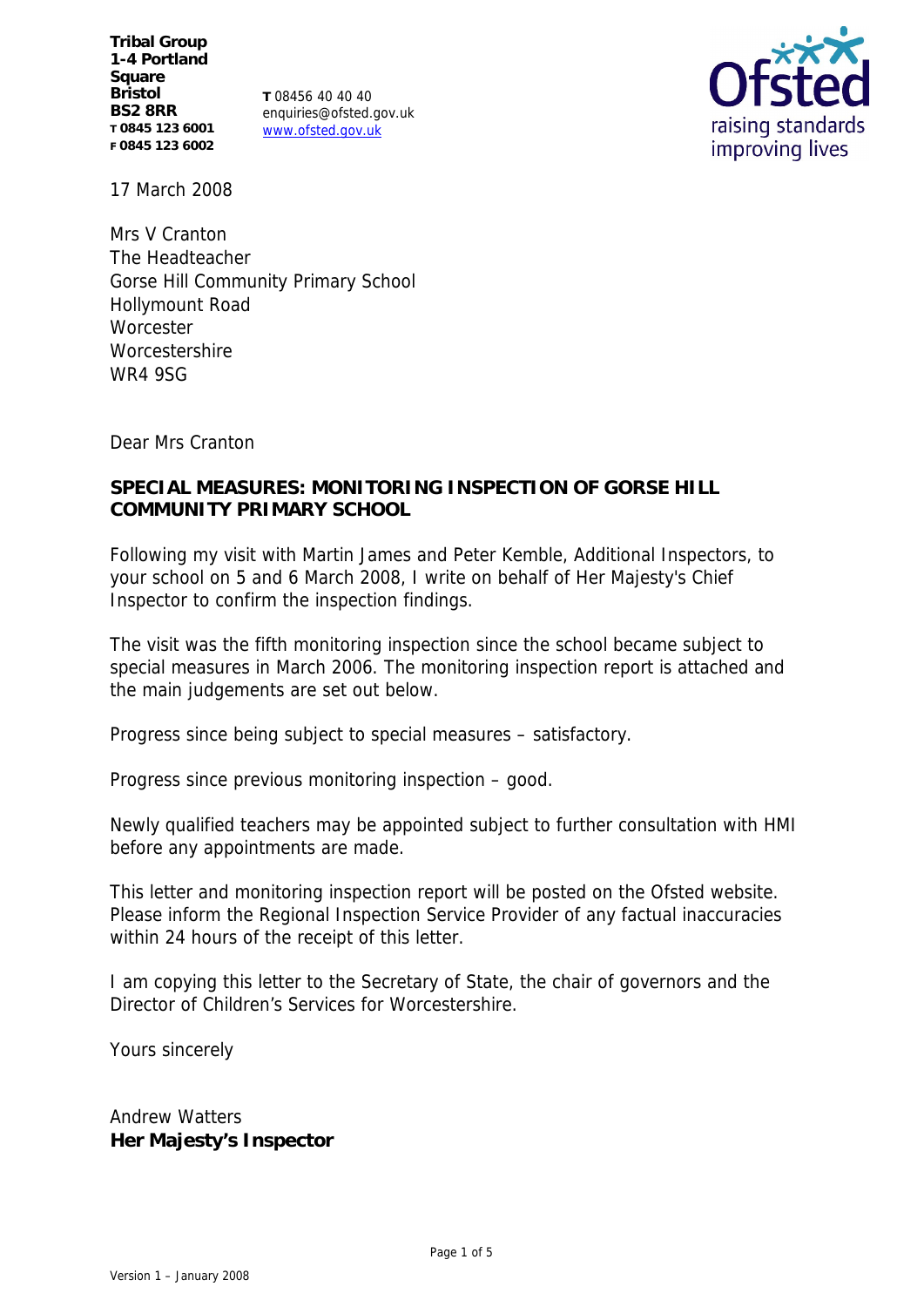

### **SPECIAL MEASURES: MONITORING OF GORSE HILL COMMUNITY PRIMARY SCHOOL**

# **Report from the fifth monitoring inspection: 5 and 6 March 2008**

#### **Evidence**

Inspectors observed the school's work, scrutinised documents, and met with groups of pupils, the headteacher, the acting deputy headteacher, the senior leadership team, year group leaders, the Foundation Stage leader, the literacy and numeracy coordinators, a newly qualified teacher, the chair of governors and the school's local authority (LA) link adviser.

#### **Context**

Since the last inspection, a teacher has returned from maternity leave and a newly qualified teacher was recruited for the spring term 2008 to teach pupils in a Year 1 class. At the end of March, the acting deputy headteacher is expected to leave the school to take up a headship at another school in the West Midlands. The LA has seconded another senior teacher to take on the role of acting deputy headteacher until the end of the summer term 2008.

#### **Achievement and standards**

Rates of progress are accelerating and almost two thirds of the pupils are currently making satisfactory or better progress. Since the previous inspection, the proportion of pupils making good progress in reading has increased from 27% to 51%, in writing from 29% to 46%, and in mathematics from 31% to 47%. Standards are beginning to rise, but at a much slower rate. The gap between what the pupils should be achieving for their age and what they are currently attaining is still too wide but is slowly narrowing. Whilst this is a more positive picture than previously, only half the pupils are working at the level they should be at for their age and almost a third of the pupils are making unsatisfactory progress. Similarly, while the majority of pupils in Year 6 are making satisfactory and better progress, standards in Year 6 remain very low, with only 42% currently at the level expected for their age. Nevertheless, there is cause for optimism and an important corner has been turned. The school has been successful in halting the decline in the pupils' progress and the standards they are reaching and the trend in achievement is now firmly upward.

In each year group, and particularly in Years 5 and 6, pupils' books and writing on display in classrooms and corridors show examples of good quality work. However, overall standards are still low and weaknesses in sentence structure, spelling and handwriting persist, with just under half the pupils working at levels appropriate for their ages.

Progress on the area for improvement identified by the inspection in March 2006: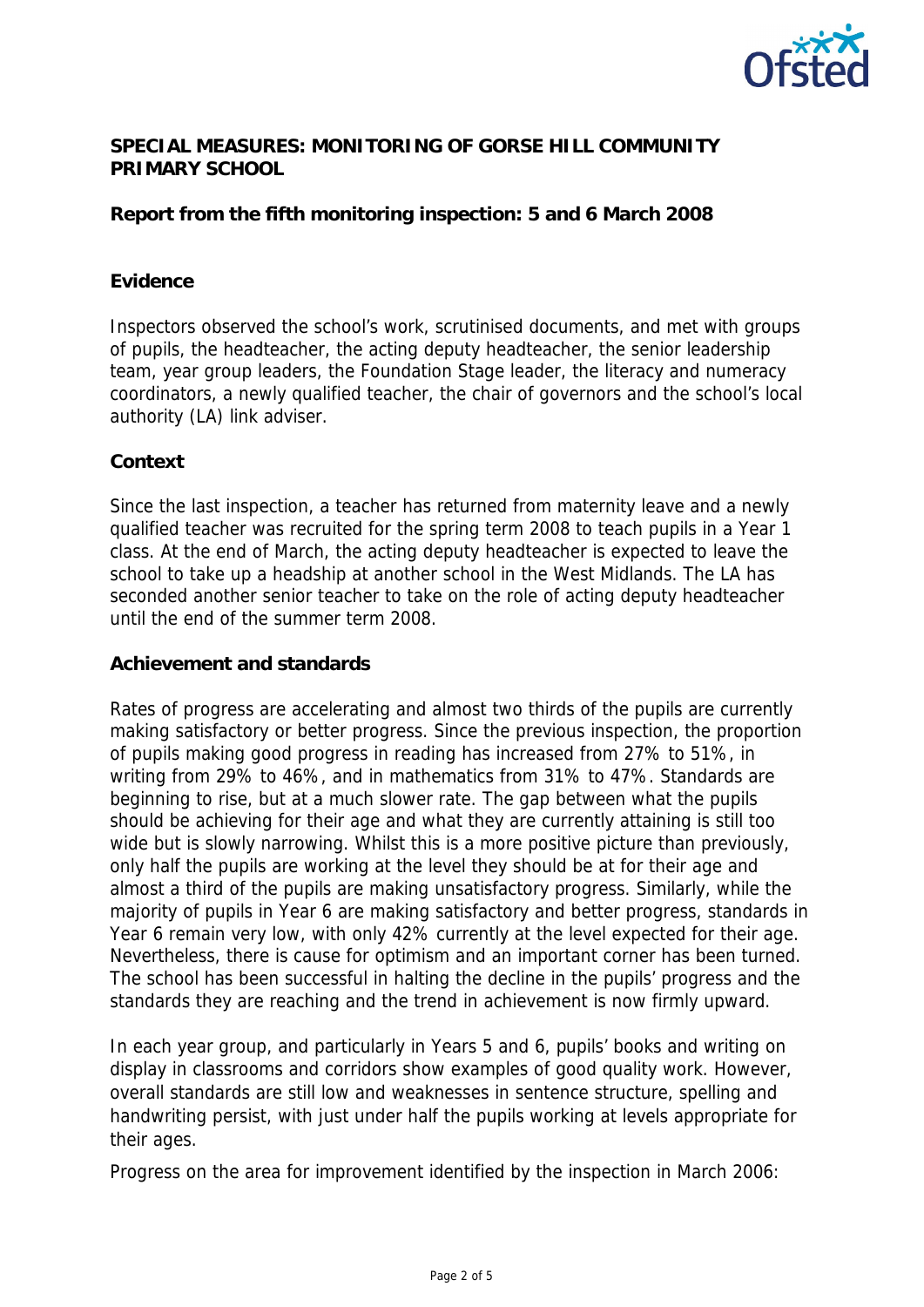

**EXTERN** improve achievement and raise standards in English and mathematics by accelerating the rate of pupils' progress in both subjects – satisfactory.

# **Personal development and well-being**

The pupils' behaviour is satisfactory overall. Some of the pupils behave very well and many are polite, courteous and welcoming to visitors. Pupils' attitudes to work have improved because of the very positive behaviour management strategies introduced since the last inspection. Pupils concentrate for longer periods because they are finding their work more interesting, for example in topics such as 'Heroes and Villains'. They enjoy their time in school, and are more enthusiastic than previously. Nevertheless, on occasions, when they find their work less interesting or when lesson introductions are too long, some become inattentive and restless.

#### **Quality of provision**

The quality of teaching and learning has improved. Forty per cent of the lessons seen during the inspection were good, which matches the outcome of the most recent LA review. Lessons are better planned, with most teachers using assessment to provide a range of work to suit the pupils' different learning needs, which helps them make better progress. Pupils are also provided with clear advice about how they can improve their work. An increasing number talk confidently about their targets, enjoy their lessons, and work well together in small groups and pairs. However, some weaknesses in teaching remain. For example, the pace of learning is slower when the introductions to lessons are too long or when pupils are provided with limited opportunities to discuss their work and clarify their understanding.

In the Young Explorers Unit, the school has been successful in tackling weaknesses identified at the previous inspection. The unit provides a calm and purposeful environment for learning and the curriculum has improved significantly. There is greater emphasis on teaching key skills and a good balance between direct teaching and pupils' independent activities. Most pupils sustain concentration well because they are receiving much clearer guidance and direction about what they are expected to learn. The pupils are supervised well and enjoy the interesting and stimulating contexts for learning which are planned by the teachers. Whilst there is clearly more emphasis on improving pupils' speaking skills, there are some missed opportunities to enhance spoken language, particularly in whole class sessions, where adults are not always used effectively to promote faster progress. Similarly, in the Nursery class, learning objectives identified in planning are not sufficiently reflected in adults' discussions with children during their structured play activities.

In writing, most pupils are familiar with what they need to do to improve and try hard to achieve their targets. Although there are inconsistencies in the way work is marked, teachers are making better use of marking to illustrate areas for development and show pupils what they need to do next to improve. For example, they use of different coloured highlighter pens to show good work, aspects that need improvement, and where pupils' individual targets are achieved. This gives both teachers and pupils an immediate picture of the success of a piece of writing. Many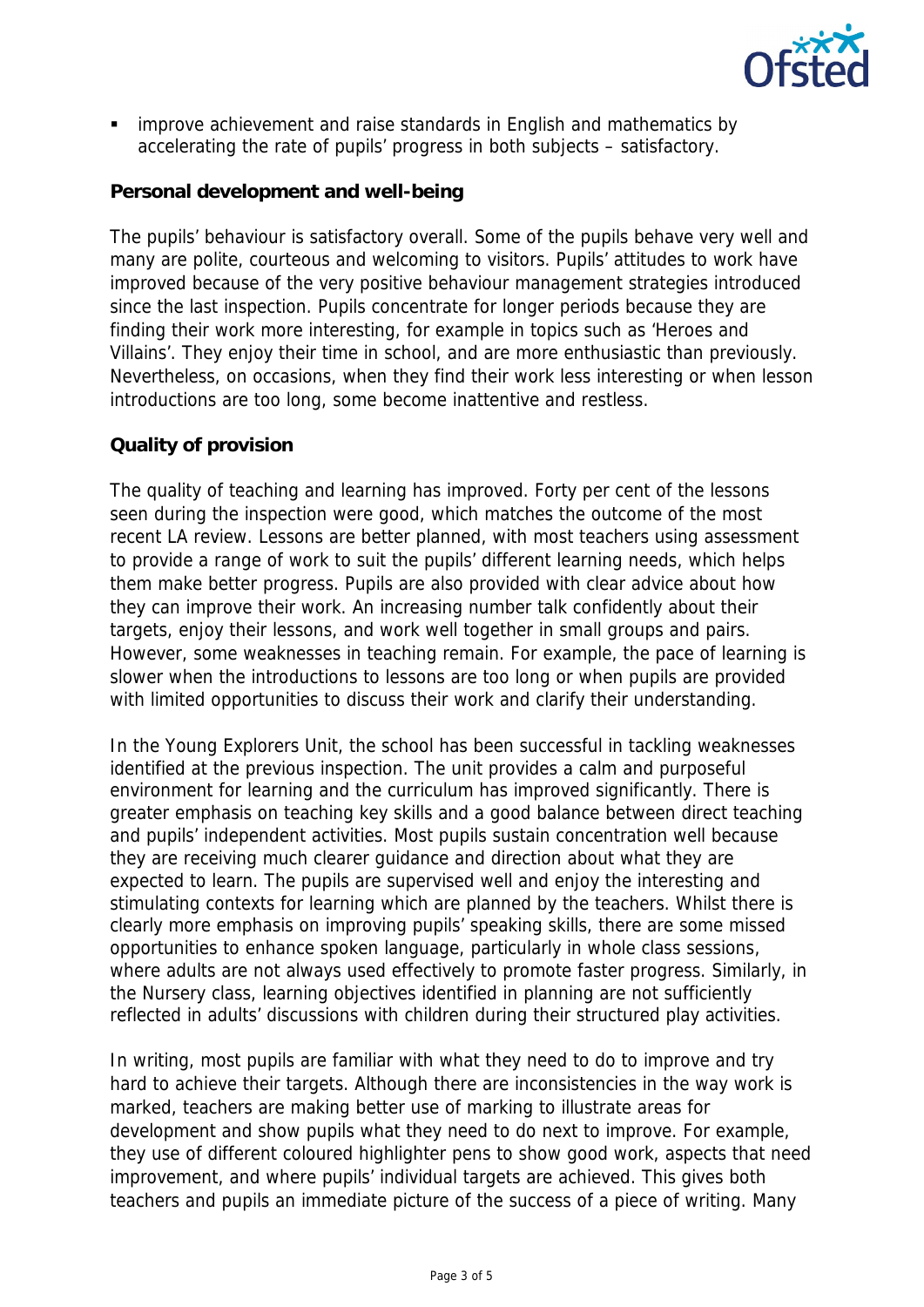

pupils are writing at length, which reflects their increasing confidence. Pupils' handwriting is improving, although skills learned in handwriting sessions are not always transferred successfully when writing in other lessons.

Teachers are using an improved range of strategies to increase pupils' enthusiasm for writing. In a mixed Year 2 and 3 class, pupils used drama to explore how a character might feel and this helped to extend the range of descriptive words they used. Most writing activities are well planned to meet pupils' differing needs. In a Year 4 and Year 5 literacy lesson, all pupils made good progress when creating tension and excitement in a story because the independent group work tasks, although different, were just as challenging for the lower attaining pupils as they were for the average and higher attaining pupils. Teaching assistants give good support to individuals and groups of pupils in writing lessons, helping them make at least satisfactory and sometimes good progress.

Progress on the area for improvement identified by the inspection in March 2006:

 improve the quality of teaching by requiring all teachers to use assessment information properly to assist their planning and target setting – good.

## **Leadership and management**

Following the previous inspection, the headteacher and senior staff, with the support of LA consultants and advisers, produced a strategic plan. This explains how the persistent weaknesses in teaching and learning should be eliminated, what improvements were to be made to the quality of learning in the Young Explorers Unit, and how teachers would raise standards and increase rates of progress in writing. The plan provides a sound framework for further improvement and has made a positive difference, particularly in the Young Explorers Unit. Teaching is improving and rates of progress are increasing in writing, although standards remain very low and there has only been a small shift upwards since the last inspection.

Monitoring and self-evaluation continue to improve and are beginning to make a more positive impact on improving the quality of teaching and learning. The headteacher and senior teachers check teachers' planning, scrutinise pupils' work, and observe lessons. The outcomes of these activities are used to set targets for improvement and to eliminate weaknesses. There is a stronger focus on achievement and standards and senior teachers have a clearer understanding of pupils' levels of attainment and rates of progress. Written feedback to teachers is generally helpful, although there still too many examples of over generous judgements, some grades for lessons that do not match the written evidence, and insufficient reference to the impact of teaching on pupils' achievements.

The headteacher and senior leadership team have produced a helpful self-evaluation of progress against the key issues for improvement and the school's other main priorities. The evaluation is mostly accurate and supported by a secure evidence base. The headteacher and senior staff are becoming far more adept at measuring progress in relation to pupils' achievements and the quality of learning. The school is clearly demonstrating a better capacity to improve, which provides a sound foundation for further improvements in the coming months.